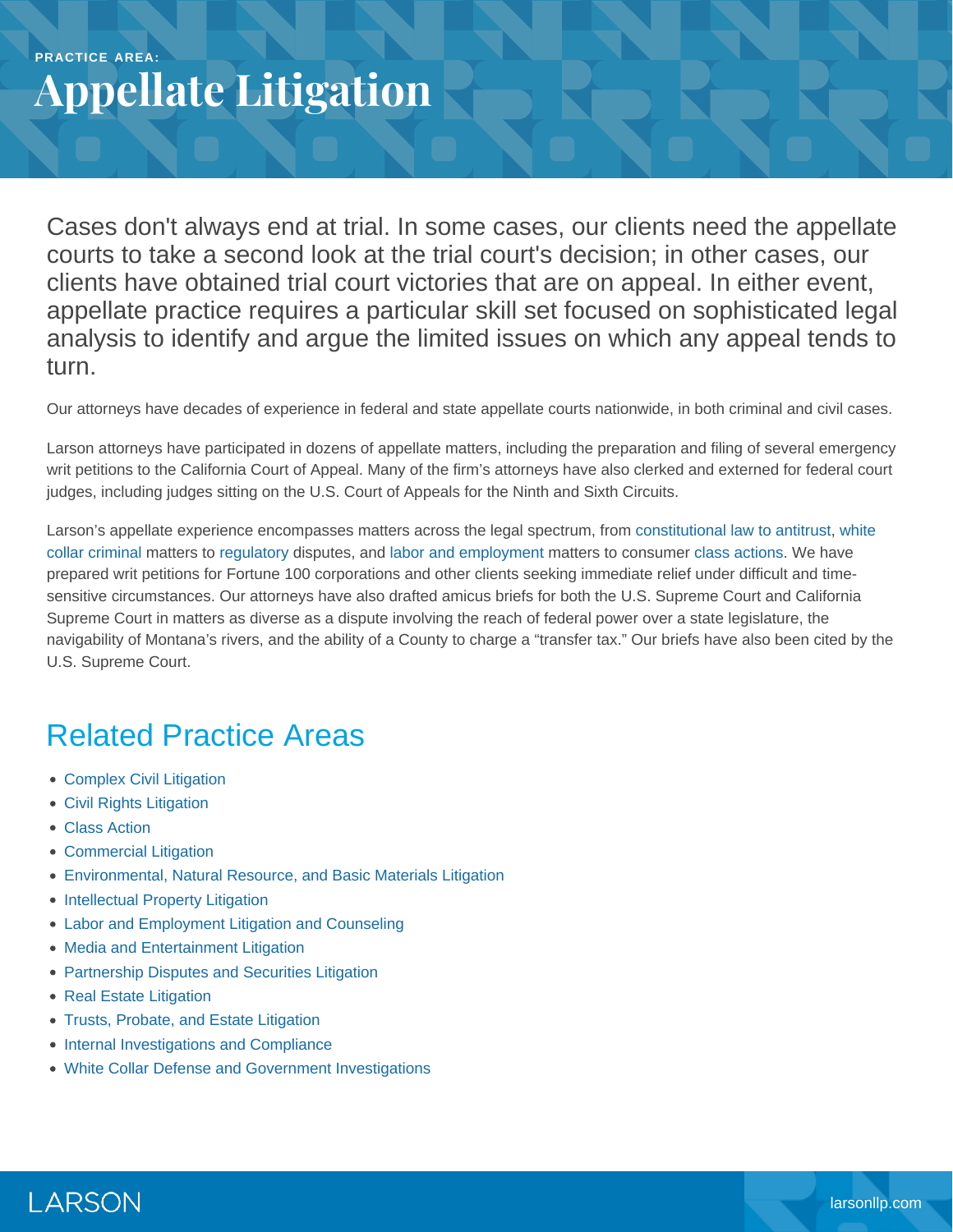## Representative Matters

- Secured [the reversal and remand](https://www.larsonllp.com/secs-15-5m-win-nixed-on-appeal-by-firms-clients/) of a \$15.5 million judgment by the U.S. Court of Appeals for the Ninth Circuit in *SEC v. Yang et al.*, an SEC enforcement action that began over an alleged EB-5 scam.
- Filed a writ of mandate petition on behalf of tax agent Ramin Salari which [was granted by the California State of Appeal](https://www.larsonllp.com/court-grants-firms-writ-of-mandate-petition/), directing the Superior Court to enter new and different orders dismissing Mr. Salari's criminal charges in a high-profile corruption case.
- Successfully argued against the defendants' two attempts to delay trial, which [the California Court of Appeal for the Fourth](https://www.larsonllp.com/large-civil-jury-trial-begins-in-san-bernardino/) [District and the California Supreme Court denied](https://www.larsonllp.com/large-civil-jury-trial-begins-in-san-bernardino/), in *Freeman v. Board of Trustees of the California State University et al*.
- Secured [the reversal and remand](https://www.larsonllp.com/ninth-circuit-reverses-order-in-contract-dispute/) of a summary judgment order by the U.S. Court of Appeals for the Ninth Circuit in a multimillion-dollar dispute regarding a contract to provide services to NASA, now pending in district court.
- Achieved the reversal of a terminating order in a high-profile wrongful death action.
- Convinced the U.S. Court of Appeals for the Ninth Circuit to reverse a district court's order and compel prosecutors to return or destroy evidence.
- Successfully appealed an order denying a client's anti-SLAPP motion to strike and demurrer.
- Obtained an order affirming the trial court's decision to grant a preliminary injunction in our favor.

## Appellate Litigation Team



**Andrew Bedigian** ASSOCIATE [abedigian@larsonllp.com](mailto:abedigian@larsonllp.com)



**Koren Bell** PARTNER [kbell@larsonllp.com](mailto:kbell@larsonllp.com)



**Harlan** PARTNER [rcharlan@larsonllp.com](mailto:rcharlan@larsonllp.com)

**R.C.**



**Mark Kanow** ASSOCIATE [mkanow@larsonllp.com](mailto:mkanow@larsonllp.com)



**Stephen Larson** PARTNER [slarson@larsonllp.com](mailto:slarson@larsonllp.com)



**Robert O'Brien** PARTNER EMERITUS [robrien@larsonllp.com](mailto:robrien@larsonllp.com)



**Behnke** PARTNER [jbehnke@larsonllp.com](mailto:jbehnke@larsonllp.com)



**Jennifer Cooper ASSOCIATE** [jcooper@larsonllp.com](mailto:jcooper@larsonllp.com)



**Dana Howard** PARTNER [dhoward@larsonllp.com](mailto:dhoward@larsonllp.com)



**Nicole Kim**ASSOCIATE [nkim@larsonllp.com](mailto:nkim@larsonllp.com)



**Lee** COUNSEL [jlee@larsonllp.com](mailto:jlee@larsonllp.com)



**Jonathan Phillips** PARTNER [jphillips@larsonllp.com](mailto:jphillips@larsonllp.com)